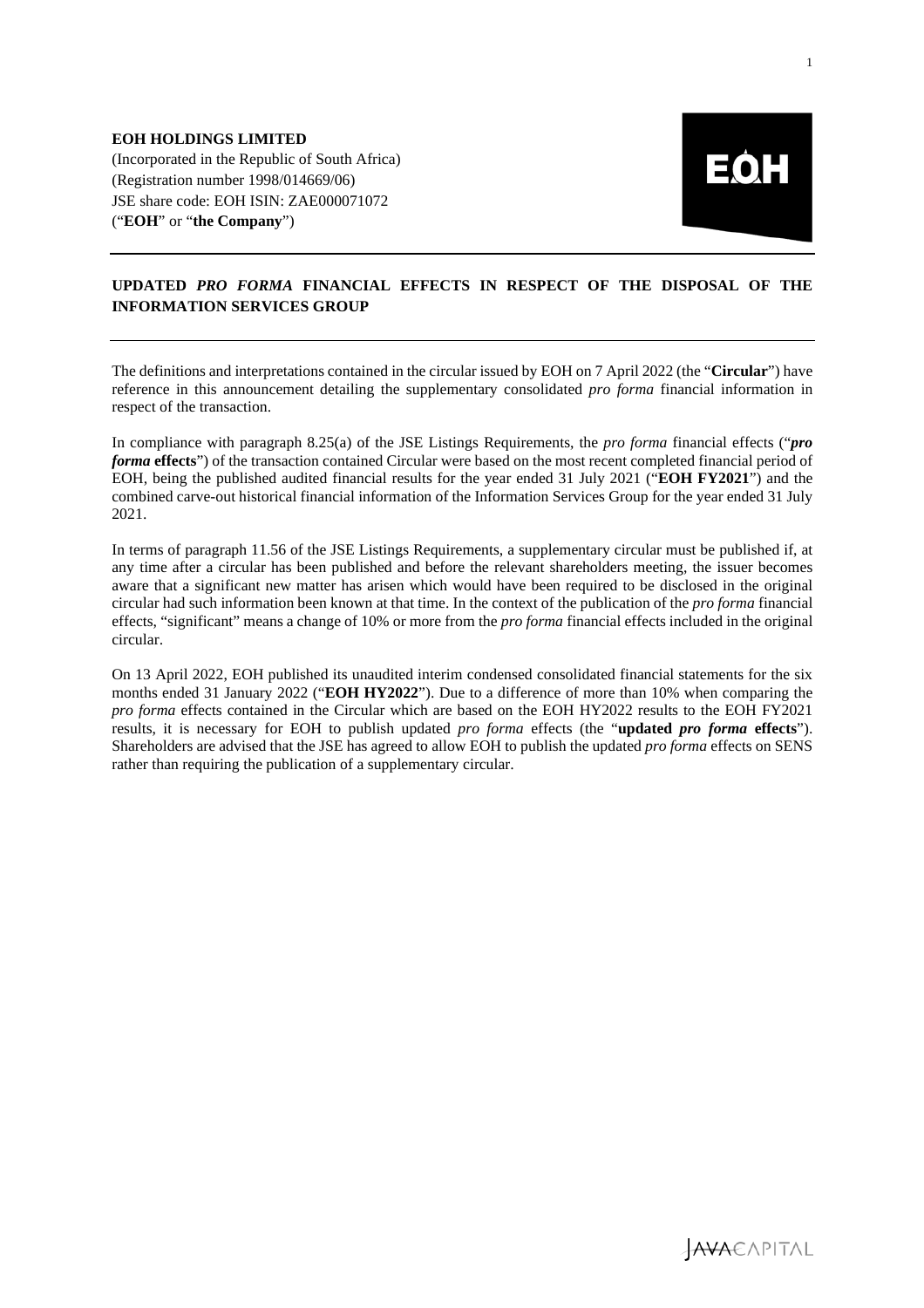### **UPDATED** *PRO FORMA* **FINANCIAL INFORMATION**

The updated *pro forma* effects set out below should be read in conjunction with the Circular, which contains, *inter alia*, the terms of the transaction and the original *pro forma* effects illustrating the impact of the transaction on the EOH FY2021 results.

The table below sets out the updated *pro forma* effects of the transaction based on EOH's HY2022 results. The *pro forma* statement of financial position at 31 January 2022 gives effect to the transaction as if it had occurred on 31 January 2022. The *pro forma* statement of profit or loss and other comprehensive income for the six month period ended 31 January 2022 is presented as if the transaction had been implemented at the beginning of the six month period.

|                                             | <b>Before the</b> | Pro forma after | Percentage change |
|---------------------------------------------|-------------------|-----------------|-------------------|
|                                             | transaction       | the transaction |                   |
| Basic earnings per share (cents)            | 13                | (1)             | (108%)            |
| - Continuing operations                     | 23                | 33              | 43%               |
| - Discontinued operations                   | (10)              | (34)            | (240%)            |
| Headline earnings per share (cents)         | 41                | 34              | (17%)             |
| - Continuing operations                     | 23                | 33              | 43%               |
| - Discontinued operations                   | 18                |                 | (94%)             |
| Net asset value per share (cents)           | 114               | 108             | (5%)              |
| Net tangible asset value per share (cents)  | (373)             | (380)           | (2%)              |
| Actual number of shares in issue (excluding | 176,545           | 176,545         | $0\%$             |
| treasury shares)                            |                   |                 |                   |
| Weighted average number of shares in issue  | 168,737           | 168,737         | 0%                |
| (excluding treasury shares)                 |                   |                 |                   |

#### **Notes and assumptions:**

Detailed notes and assumptions regarding the updated *pro forma* financial information, together with the independent reporting accountant's assurance report thereon are set out in the supplementary consolidated *pro forma* financial information below.

In addition to the updated *pro forma* effects, EOH has prepared a supplementary consolidated *pro forma* statement of financial position and statement of comprehensive income (the "**detailed updated** *pro forma* **financial statements**"). The updated *pro forma* effects and the detailed updated *pro forma* financial statements are collectively referred to hereinafter as the "supplementary *pro forma* financial information."

The supplementary consolidated *pro forma* financial information is the responsibility of the board of directors of EOH. The Company's independent reporting accountant, PricewaterhouseCoopers Inc., has issued an updated reporting accountant's report on the supplementary consolidated *pro forma* financial information dated 29 April 2022.

The updated *pro forma* effects and the detailed updated *pro forma* financial statements are the responsibility of the directors of EOH and have been prepared for illustrative purposes only and, because of their *pro forma* nature, may not fairly present the group's financial position, changes in equity, results of operations or cash flows following the transaction.

The updated *pro forma* effects and the detailed updated *pro forma* financial statements have been prepared using accounting policies that comply with IFRS and that are consistent with those applied in the published unaudited interim condensed consolidated financial statements of EOH for the six months ended 31 January 2022. The *pro forma* financial information is presented in accordance with the JSE Listings Requirements, the Guide on *pro forma* Financial Information issued by the South African Institute of Chartered Accountants and ISAE 3420 (Assurance Engagements to Report on the Compilation of *pro forma* Financial Information Included in a Prospectus).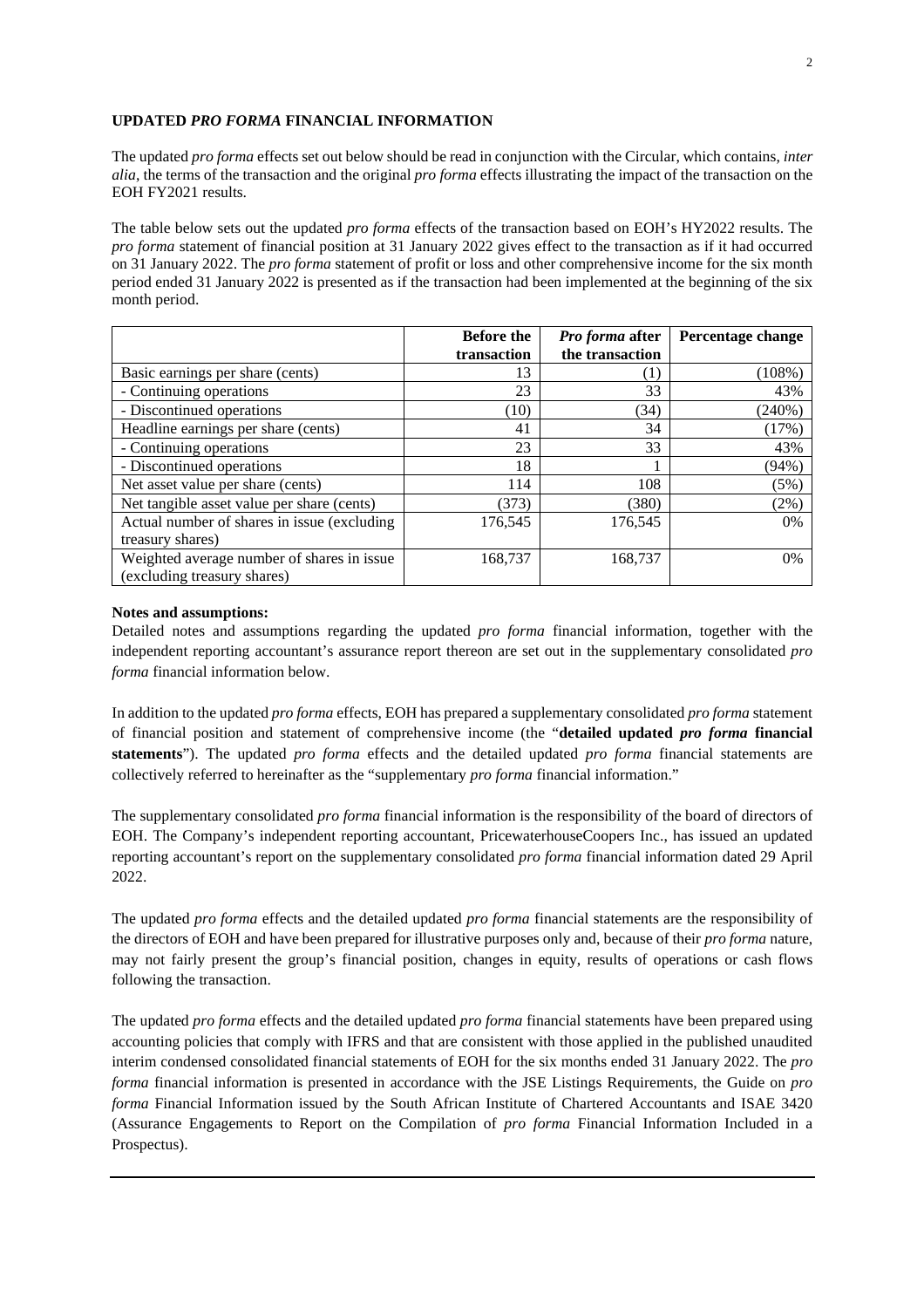## **SUPPLEMENTARY CONSOLIDATED** *PRO FORMA* **FINANCIAL INFORMATION OF EOH**

The definitions and interpretations contained in the circular issued by EOH on 7 April 2022 have reference below. The *pro forma* financial information should be read in conjunction with the updated *pro forma* financial effects set out above and in the SENS announcement published on Friday, 29 April 2022.

### **Basis of preparation**

The *pro forma* financial information has been prepared using the most recent financial period of EOH, in terms of the JSE Listings Requirements and guidelines issued by the South African Institute of Chartered Accountants..

Set out below is the supplementary *pro forma* statement of financial position and statement of comprehensive income of EOH, showing the supplementary *pro forma* effects of the transaction (the "**supplementary consolidated** *pro forma* **financial information**").

The supplementary consolidated *pro forma* financial information set out below is provided for illustrative purposes only and, because of their *pro forma* nature, may not fairly present the group's financial position, changes in equity, results of operations or cash flows following the transaction.

The supplementary consolidated *pro forma* financial information has been prepared to illustrate the impact of EOH Mthombo's proposed disposal of 100% of the issued ordinary shares in the Information Services Group (collectively, HTCSA, MIE, XDS and ZenAptix) on the published unaudited consolidated interim financial statements for the six months ended 31 January 2022, assuming the transaction was effective 1 August 2021 for the purposes of the *pro forma* statement of comprehensive income and 31 January 2022 for the purposes of the pro forma statement of financial position. The supplementary *pro forma* financial information has been prepared using accounting policies that comply with IFRS and that are consistent with those applied in the published unaudited group financial results of EOH for the six months ended 31 January 2022. The supplementary *pro forma* financial information is presented in accordance with the JSE Listings Requirements, the Guide on supplementary *pro forma* Financial Information issued by the South African Institute of Chartered Accountants and ISAE 3420 (Assurance Engagements to Report on the Compilation of supplementary *pro forma* Financial Information Included in a Prospectus).

The directors of the Company are responsible for the compilation, contents and preparation of the supplementary consolidated *pro forma* financial information. Their responsibility includes determining that the supplementary consolidated *pro forma* financial information has been properly compiled on the basis stated, which is consistent with the accounting policies of the EOH Group and that the supplementary consolidated *pro forma* adjustments are appropriate for purposes of the supplementary consolidated *pro forma* financial information disclosed pursuant to the JSE Listings Requirements.

The supplementary *pro forma* financial information should be read in conjunction with the independent reporting accountant's assurance report thereon, set out below.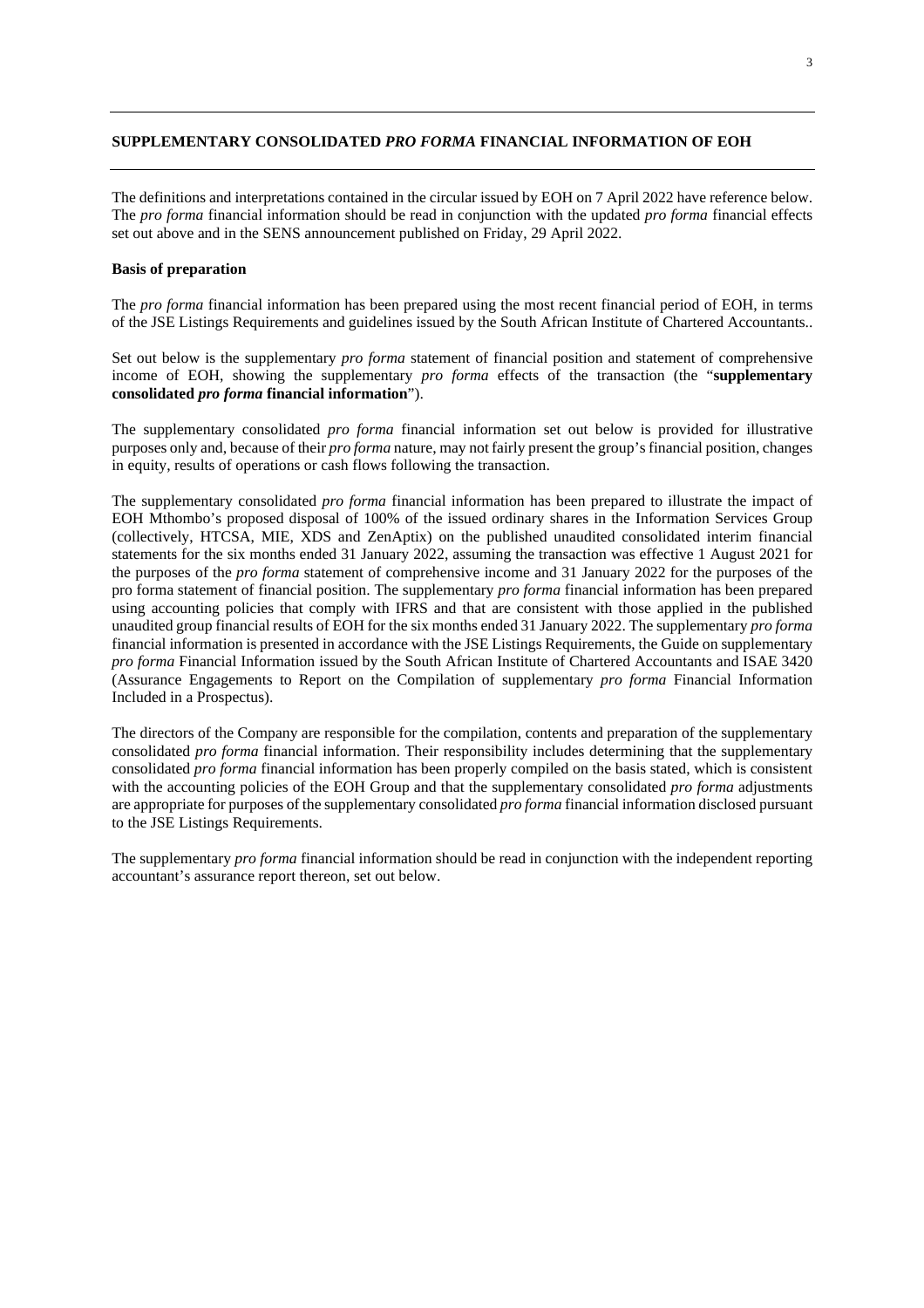## **SUPPLEMENTARY CONSOLIDATED** *PRO FORMA* **STATEMENT OF COMPREHENSIVE INCOME FOR THE SIX MONTHS ENDED 31 JANUARY 2022**

The supplementary *pro forma* consolidated statement of comprehensive income for the six months ended 31 January 2022 has been prepared to show the impact of the transaction as if it was effective 1 August 2021.

|                                                                                                                 | <b>Before</b>      | <b>Derecognition</b>     | <b>Reversal of</b>   |                          |                    |                             |
|-----------------------------------------------------------------------------------------------------------------|--------------------|--------------------------|----------------------|--------------------------|--------------------|-----------------------------|
|                                                                                                                 | disposal of        | оf                       | inter-               |                          |                    | Supplementary pro forma     |
|                                                                                                                 | <b>Information</b> | <b>Information</b>       | company and          |                          |                    | after disposal of           |
|                                                                                                                 | <b>Services</b>    | <b>Services</b>          | consolidation        | Loss on the              | <b>Application</b> | <b>Information Services</b> |
| R'000                                                                                                           | Group              | Group                    | transactions         | transaction              | of proceeds        | Group                       |
| <b>Notes</b>                                                                                                    | 1                  | $\overline{2}$           | 3                    | $\overline{\mathbf{4}}$  | 5                  | 6                           |
| <b>Continuing operations</b>                                                                                    |                    |                          |                      |                          |                    |                             |
| Revenue                                                                                                         | 2,979,854          |                          | 3,881                |                          |                    | 2,983,735                   |
| Cost of sales                                                                                                   | (2,118,847)        | $\overline{\phantom{a}}$ |                      | $\overline{\phantom{a}}$ |                    | (2,118,847)                 |
| <b>Gross profit</b>                                                                                             | 861,007            |                          | $3,881$ <sup>a</sup> |                          |                    | 864,888                     |
| Net financial asset impairment losses                                                                           | 4,157              |                          |                      |                          |                    | 4,157                       |
| Operating expenses                                                                                              | (702, 778)         |                          | $(9,612)^{b}$        |                          |                    | (712,390)                   |
| Operating profit/(loss) before interest and equity-                                                             |                    |                          |                      |                          |                    |                             |
| accounted loss                                                                                                  | 162 386            |                          | (5,731)              |                          |                    | 156,655                     |
| Investment income                                                                                               | 4,446              |                          |                      |                          |                    | 4,446                       |
| Finance costs                                                                                                   | (97, 129)          |                          |                      |                          | 15,958             | (81, 171)                   |
| Profit/(loss) before taxation                                                                                   | 69,703             |                          | (5,731)              |                          | 15,958             | 79,930                      |
| Taxation                                                                                                        | (29, 847)          |                          |                      |                          |                    | (29, 847)                   |
| Profit/(loss) for the year from continuing operations                                                           | 39,856             |                          | (5,731)              |                          | 15,958             | 50,083                      |
| Profit/(loss) for the year from discontinued operations                                                         | (17, 679)          | (22, 821)                |                      | (11, 847)                |                    | (52, 347)                   |
| Profit/(loss) for the year                                                                                      | 22,177             | (22, 821)                | (5,731)              | (11, 847)                | 15,958             | (2,264)                     |
| Other comprehensive income                                                                                      |                    |                          |                      |                          |                    |                             |
| Difference on translation of foreign operations<br>Reclassification of foreign currency translation differences |                    |                          |                      |                          |                    |                             |
| on loss of control and joint control                                                                            | 14,184             |                          |                      |                          |                    | 14,184                      |
| Total comprehensive profit/(loss) for the year                                                                  | 36,361             | (22, 821)                | (5,731)              | (11, 847)                | 15,958             | 11,920                      |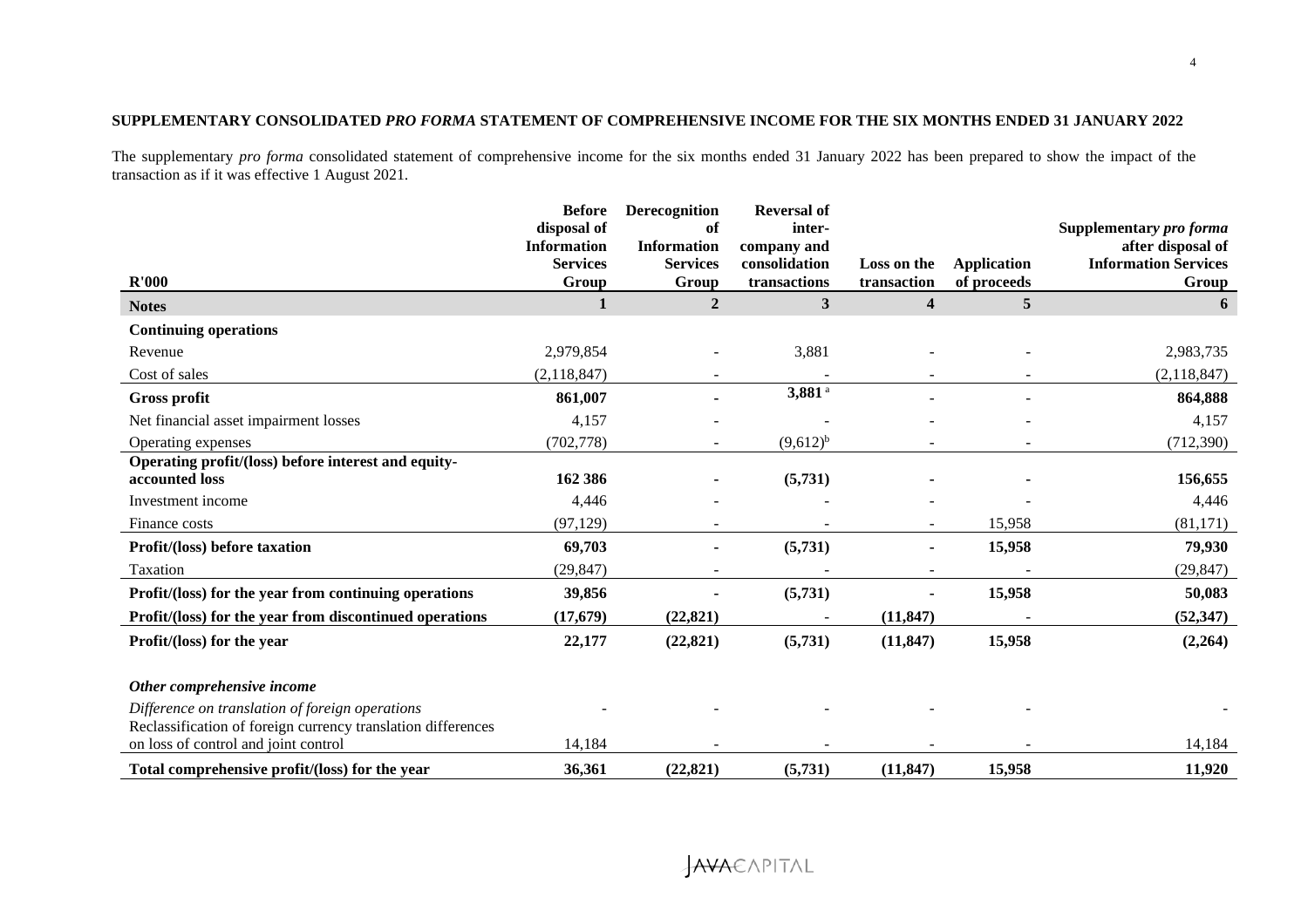| R'000                                                                                                    | <b>Before</b><br>disposal of<br><b>Information</b><br><b>Services</b><br>Group | Derecognition<br>of<br><b>Information</b><br><b>Services</b><br>Group | <b>Reversal of</b><br>inter-<br>company and<br>consolidation<br>transactions | Loss on the<br>transaction | <b>Application</b><br>of proceeds | Supplementary pro forma<br>after disposal of<br><b>Information Services</b><br>Group |
|----------------------------------------------------------------------------------------------------------|--------------------------------------------------------------------------------|-----------------------------------------------------------------------|------------------------------------------------------------------------------|----------------------------|-----------------------------------|--------------------------------------------------------------------------------------|
| <b>Notes</b>                                                                                             | $\mathbf{1}$                                                                   | $\overline{2}$                                                        | $\mathbf{3}$                                                                 | $\overline{\mathbf{4}}$    | 5 <sup>5</sup>                    | 6                                                                                    |
| Profit/(loss) attributable to:                                                                           |                                                                                |                                                                       |                                                                              |                            |                                   |                                                                                      |
| Owners of EOH Holdings Limited                                                                           | 21,139                                                                         | (22, 821)                                                             | (5,731)                                                                      | (11, 847)                  | 15,958                            | (3,302)                                                                              |
| Continuing operations                                                                                    | 38,919                                                                         | $\overline{\phantom{a}}$                                              | $\overline{\phantom{a}}$                                                     | $\sim$                     | 15,958                            | 54,877                                                                               |
| Discontinued operations                                                                                  | (17,780)                                                                       | (22, 821)                                                             | (5,731)                                                                      | (11, 847)                  |                                   | (58, 179)                                                                            |
| Non-controlling interest                                                                                 | 1,038                                                                          | $\mathbf{r}$                                                          | $\sim$                                                                       | $\sim$                     | $\sim$                            | 1,038                                                                                |
| Continuing operations                                                                                    | 937                                                                            | $\overline{a}$                                                        | ÷.                                                                           | $\overline{a}$             |                                   | 937                                                                                  |
| Discontinued operations                                                                                  | 101                                                                            | $\overline{a}$                                                        | $\overline{\phantom{a}}$                                                     | $\overline{a}$             | $\sim$                            | 101                                                                                  |
|                                                                                                          | 22,177                                                                         | (22, 821)                                                             | (5,731)                                                                      | (11, 847)                  | 15,958                            | (2,264)                                                                              |
| Total comprehensive profit/(loss) attributable to:                                                       |                                                                                |                                                                       |                                                                              |                            |                                   |                                                                                      |
| Owners of EOH Holdings Limited                                                                           | 35,210                                                                         | (22, 821)                                                             | (5,731)                                                                      | (11, 847)                  | 15,958                            | 10,769                                                                               |
| Continuing operations                                                                                    | 52,990                                                                         | $\blacksquare$                                                        |                                                                              | $\sim$                     | 15,958                            | 68,948                                                                               |
| Discontinued operations                                                                                  | (17,780)                                                                       | (22, 821)                                                             | (5,731)                                                                      | (11, 847)                  |                                   | (58,179)                                                                             |
| Non-controlling interest                                                                                 | 1,151                                                                          | $\equiv$                                                              | ÷.                                                                           | $\sim$                     | $\sim$                            | 1,151                                                                                |
| Continuing operations                                                                                    | 1,050                                                                          | $\overline{a}$                                                        | $\sim$                                                                       |                            | $\sim$                            | 1,050                                                                                |
| Discontinued operations                                                                                  | 101                                                                            | $\overline{\phantom{a}}$                                              |                                                                              | $\overline{a}$             | $\overline{\phantom{a}}$          | 101                                                                                  |
|                                                                                                          | 36,361                                                                         | (22, 821)                                                             | (5,731)                                                                      | (11, 847)                  | 15,958                            | 11,920                                                                               |
| <b>Headline Earnings Reconciliation</b>                                                                  |                                                                                |                                                                       |                                                                              |                            |                                   |                                                                                      |
| Profit/(loss) attributable to ordinary equity holders:<br><b>Continuing operations</b>                   | 38,919                                                                         |                                                                       |                                                                              |                            | 15,958                            | 54,877                                                                               |
| Adjustments:                                                                                             |                                                                                |                                                                       |                                                                              |                            |                                   |                                                                                      |
| Loss on disposal of property, plant and equipment<br>Profit on sale of subsidiaries and equity-accounted | 3,309                                                                          |                                                                       |                                                                              |                            |                                   | 3,309                                                                                |
| investments                                                                                              | (2,897)                                                                        |                                                                       |                                                                              |                            |                                   | (2,897)                                                                              |

**JAVA**EAPITAL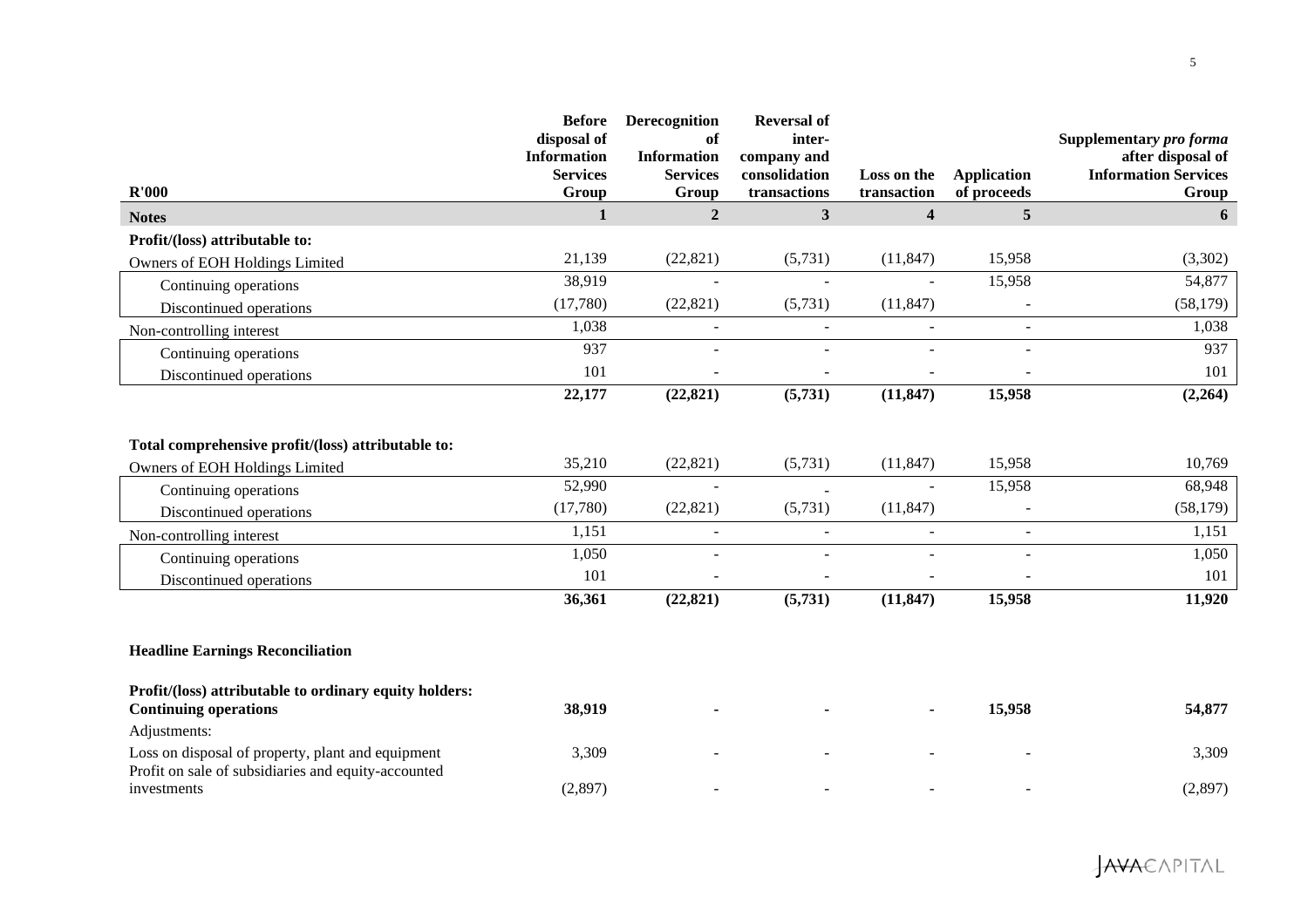| R'000                                                                                                                       | <b>Before</b><br>disposal of<br><b>Information</b><br><b>Services</b><br>Group | Derecognition<br>of<br><b>Information</b><br><b>Services</b><br>Group | <b>Reversal of</b><br>inter-<br>company and<br>consolidation<br>transactions | Loss on the<br>transaction | <b>Application</b><br>of proceeds | Supplementary pro forma<br>after disposal of<br><b>Information Services</b><br>Group |
|-----------------------------------------------------------------------------------------------------------------------------|--------------------------------------------------------------------------------|-----------------------------------------------------------------------|------------------------------------------------------------------------------|----------------------------|-----------------------------------|--------------------------------------------------------------------------------------|
| <b>Notes</b>                                                                                                                | $\mathbf{1}$                                                                   | $\overline{2}$                                                        | $\mathbf{3}$                                                                 | $\overline{\mathbf{4}}$    | 5 <sup>5</sup>                    | 6                                                                                    |
| IAS 36 Impairment of intangible assets and property, plant<br>and equipment                                                 | 646                                                                            |                                                                       |                                                                              |                            |                                   | 646                                                                                  |
| IAS 36 Impairment of goodwill                                                                                               |                                                                                |                                                                       |                                                                              |                            |                                   |                                                                                      |
| IFRS 5 remeasurement to fair value less costs to sell                                                                       |                                                                                |                                                                       |                                                                              |                            |                                   |                                                                                      |
| Total tax effect on adjustments                                                                                             | (922)                                                                          |                                                                       |                                                                              |                            |                                   | (922)                                                                                |
| Total non-controlling interest effects on adjustments                                                                       |                                                                                |                                                                       |                                                                              |                            |                                   |                                                                                      |
| Headline earnings/(loss) from continuing operations                                                                         | 39,055                                                                         |                                                                       |                                                                              |                            | 15,958                            | 55,013                                                                               |
| Loss attributable to ordinary equity holders:<br><b>Discontinued operations</b>                                             | (17,780)                                                                       | (22, 821)                                                             | (5, 731)                                                                     | (11, 847)                  |                                   | (58, 179)                                                                            |
| Adjustments:                                                                                                                |                                                                                |                                                                       |                                                                              |                            |                                   |                                                                                      |
| Loss on disposal of property, plant and equipment<br>Profit on sale of subsidiaries & equity-accounted                      | (1)                                                                            |                                                                       |                                                                              |                            |                                   | (1)                                                                                  |
| investments sold                                                                                                            | 5,549                                                                          |                                                                       |                                                                              | 11,847-                    |                                   | 17,396                                                                               |
| IAS 36 Impairment of intangible assets and property, plant<br>and equipment                                                 | (27)                                                                           |                                                                       |                                                                              |                            |                                   | (27)                                                                                 |
| IFRS 5 remeasurement to fair value less costs to sell                                                                       | 41,948                                                                         |                                                                       |                                                                              |                            |                                   | 41,948                                                                               |
| Total tax effect on adjustments                                                                                             | 8                                                                              |                                                                       |                                                                              |                            |                                   | 8                                                                                    |
| Total non-controlling interest effects on adjustments                                                                       |                                                                                |                                                                       |                                                                              |                            |                                   |                                                                                      |
| Headline earnings/(loss) from discontinued operations                                                                       | 29,698                                                                         | (22, 821)                                                             | (5,731)                                                                      |                            | $\blacksquare$                    | 1,146                                                                                |
| Profit/(loss) attributable to ordinary equity holders:<br><b>Total</b>                                                      | 21,139                                                                         | (22, 821)                                                             | (5,731)                                                                      | (11, 847)                  | 15,958                            | (3,302)                                                                              |
| Adjustments:                                                                                                                |                                                                                |                                                                       |                                                                              |                            |                                   |                                                                                      |
| Loss on disposal of property, plant and equipment                                                                           | 3,308                                                                          |                                                                       |                                                                              |                            |                                   | 3,308                                                                                |
| Loss on sale of subsidiaries $&$ equity-accounted investments<br>IAS 36 Impairment of intangible assets and property, plant | 2,652                                                                          |                                                                       |                                                                              | 11,847                     |                                   | 14,499                                                                               |
| and equipment                                                                                                               | 619                                                                            |                                                                       |                                                                              |                            |                                   | 619                                                                                  |

**JAVA**EAPITAL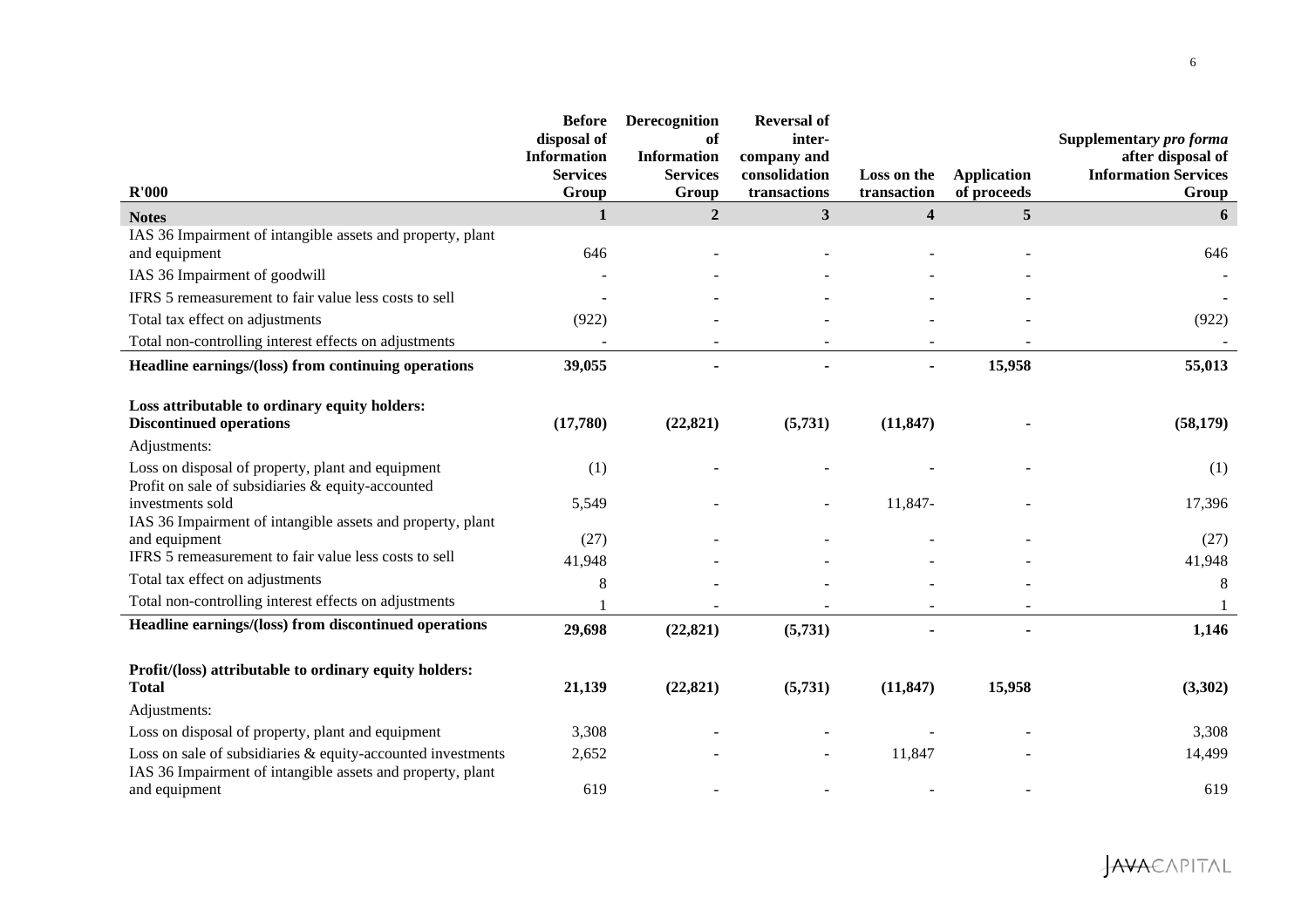| R'000                                                                   | <b>Before</b><br>disposal of<br><b>Information</b><br><b>Services</b><br>Group | Derecognition<br>of<br><b>Information</b><br><b>Services</b><br>Group | <b>Reversal of</b><br>inter-<br>company and<br>consolidation<br>transactions | Loss on the<br>transaction | <b>Application</b><br>of proceeds | Supplementary pro forma<br>after disposal of<br><b>Information Services</b><br>Group |
|-------------------------------------------------------------------------|--------------------------------------------------------------------------------|-----------------------------------------------------------------------|------------------------------------------------------------------------------|----------------------------|-----------------------------------|--------------------------------------------------------------------------------------|
| <b>Notes</b>                                                            | $\mathbf{1}$                                                                   | $\overline{2}$                                                        | $\mathbf{3}$                                                                 | $\overline{\mathbf{4}}$    | 5                                 | 6                                                                                    |
| IFRS 5 Remeasurement to fair value less costs to sell                   | 41,948                                                                         |                                                                       |                                                                              |                            |                                   | 41,948                                                                               |
| Total tax effect on adjustments                                         | (914)                                                                          |                                                                       |                                                                              |                            |                                   | (914)                                                                                |
| Total non-controlling interest effects on adjustments                   |                                                                                |                                                                       |                                                                              |                            |                                   |                                                                                      |
| Headline earnings/(loss) from continuing and<br>discontinued operations | 68,753                                                                         | (22, 821)                                                             | (5,731)                                                                      | $\blacksquare$             | 15,958                            | 56,159                                                                               |
| Weighted average number of shares (in thousands)                        | 168,737                                                                        |                                                                       |                                                                              |                            |                                   | 168,737                                                                              |
| Diluted weighted average number of shares (in thousands)                | 182,703                                                                        |                                                                       |                                                                              |                            |                                   | 182,703                                                                              |
| Basic and diluted (loss)/earnings per share (cents):                    |                                                                                |                                                                       |                                                                              |                            |                                   |                                                                                      |
| <b>EPS</b> : Basic                                                      | 13                                                                             |                                                                       |                                                                              |                            |                                   | (1)                                                                                  |
| Continuing operations                                                   | 23                                                                             |                                                                       |                                                                              |                            |                                   | $\overline{33}$                                                                      |
| Discontinuing operations                                                | (10)                                                                           |                                                                       |                                                                              |                            |                                   | (34)                                                                                 |
| <b>HEPS: Basic</b>                                                      | 41                                                                             |                                                                       |                                                                              |                            |                                   | 34                                                                                   |
| Continuing operations                                                   | 23                                                                             |                                                                       |                                                                              |                            |                                   | 33                                                                                   |
| Discontinuing operations                                                | 18                                                                             |                                                                       |                                                                              |                            |                                   | -1                                                                                   |
| <b>EPS</b> : Diluted                                                    | 13                                                                             |                                                                       |                                                                              |                            |                                   | (2)                                                                                  |
| Continuing operations                                                   | 23                                                                             |                                                                       |                                                                              |                            |                                   | 30                                                                                   |
| Discontinuing operations                                                | (10)                                                                           |                                                                       |                                                                              |                            |                                   | (32)                                                                                 |
| <b>HEPS: Diluted</b>                                                    | 39                                                                             |                                                                       |                                                                              |                            |                                   | 31                                                                                   |
| Continuing operations                                                   | 22                                                                             |                                                                       |                                                                              |                            |                                   | 30                                                                                   |
| Discontinuing operations                                                | 17                                                                             |                                                                       |                                                                              |                            |                                   |                                                                                      |

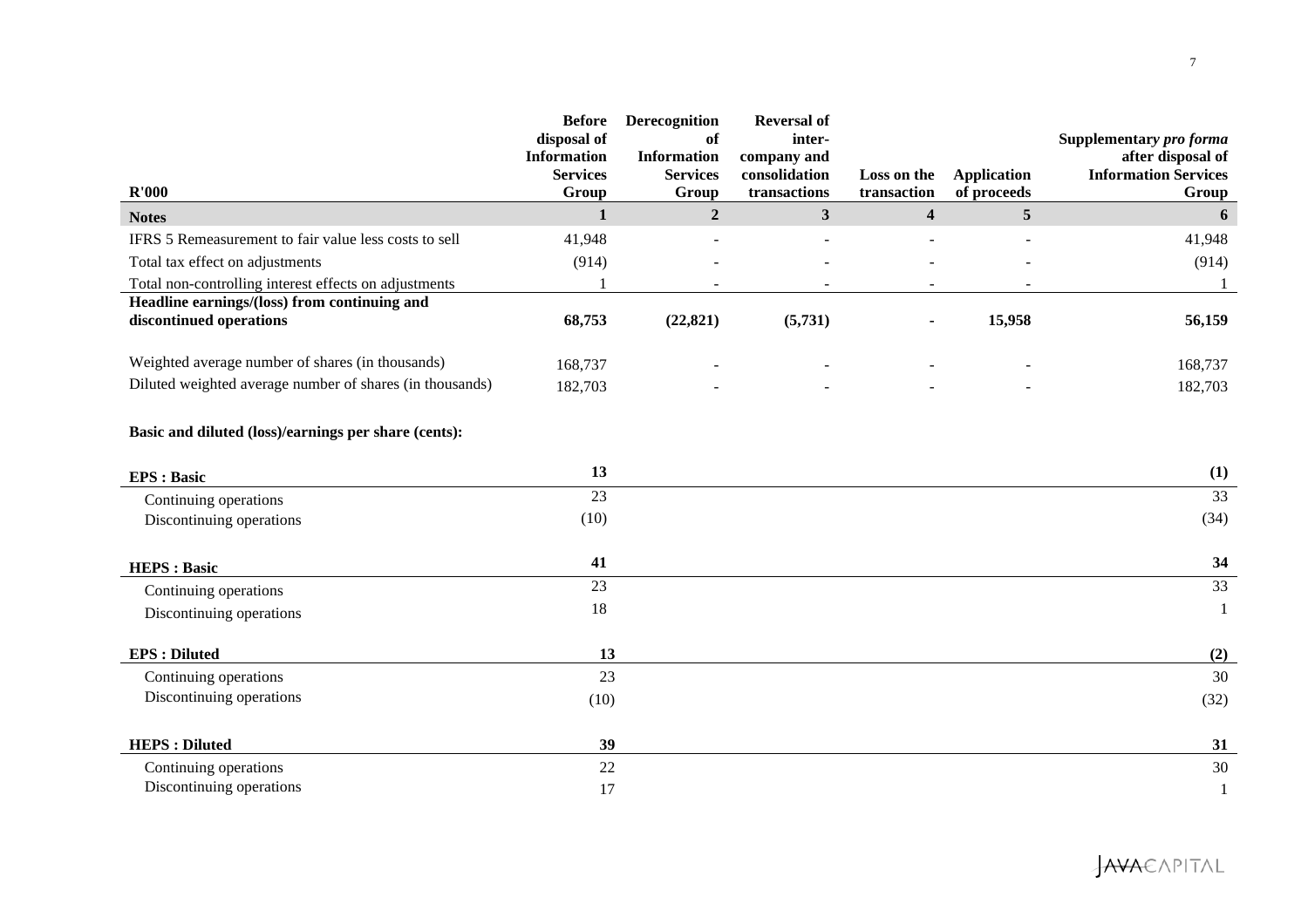#### **Notes and assumptions**

- 1. The 'Before' column has been extracted without adjustment from the published unaudited interim condensed consolidated financial results of EOH Holdings Limited for the six months ended 31 January 2022 (available on the EOH website https://www.eoh.co.za/investorrelations/financial-results/).
- 2. Represents the derecognition of 100% of the consolidated income and expenses of the Information Services Group after EOH Mthombo sells 100% equity interest and losses control therein. The "Derecognition of Information Services Group" column is extracted from note 10 of the unaudited interim condensed consolidated financial results of EOH Holdings Limited for the six months ended 31 January 2022. As the Information Services Group is presented as a discontinued operation in the annual financial statements of EOH, the related post-tax profit of the Information Services Group is presented on a single line on the face of the statement of comprehensive income.

### 3. Represents adjustments as follows:

- a) the elimination of consolidation entries relating to normal trade transactions concluded between the Information Services Group and other EOH Group businesses.
- b) Reversal of group charges such as corporate, IT and facilities on the basis that such costs will continue to be incurred by the EOH Group post the Information Services transaction:

|                                                                                | R'000    |
|--------------------------------------------------------------------------------|----------|
| Total EOH Group charge                                                         | (11,692) |
| Less: direct costs incurred at EOH Group on behalf of the Information Services |          |
| Group, which shall not be incurred going forward                               | 2.080    |
|                                                                                | (9,612)  |

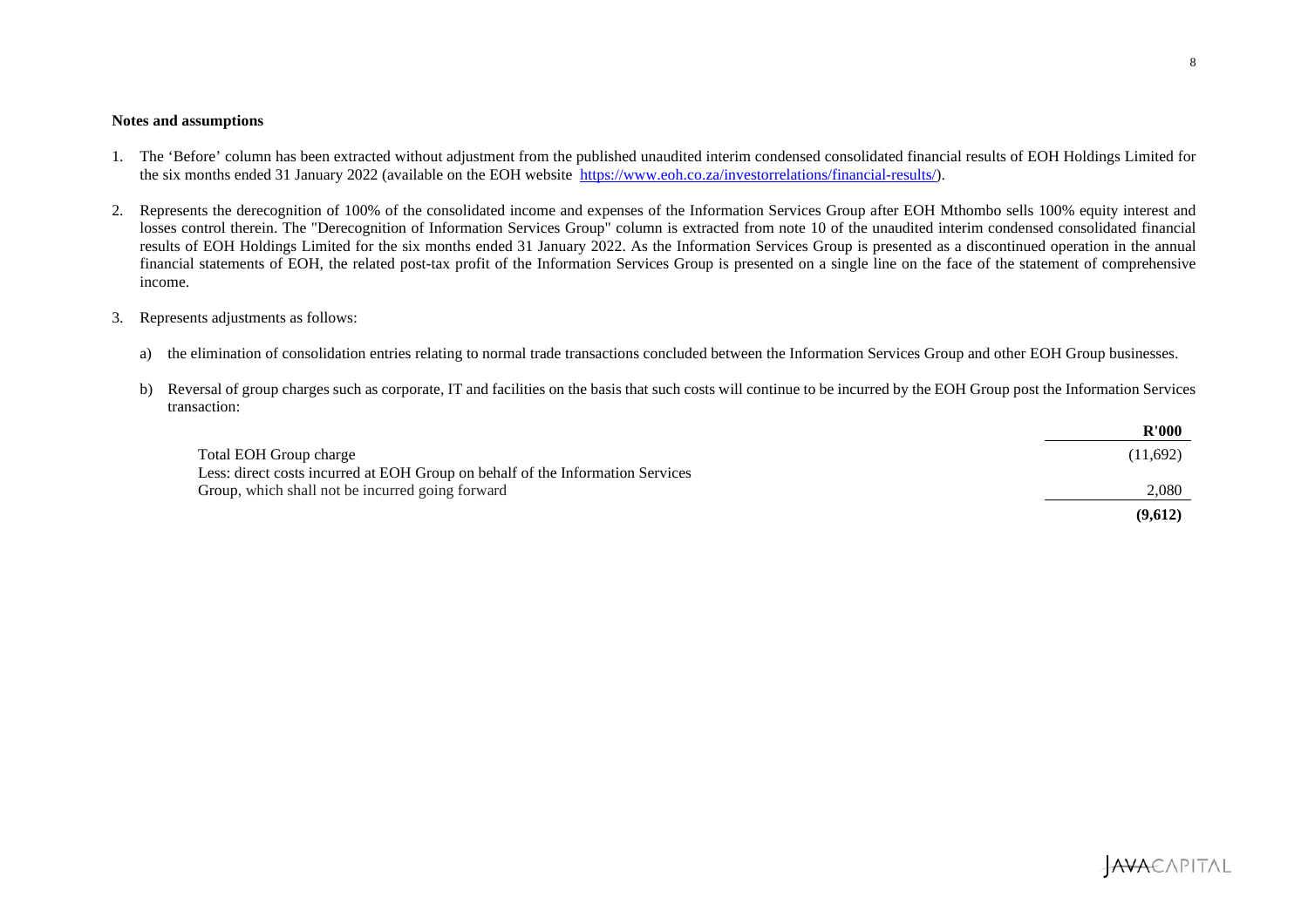### **Notes and assumptions** (continued)

4. Represents once-off loss on disposal of the Information Services Group. The loss on disposal has been determined based on the net cash consideration and the net asset value of the Information Services Group at 31 January 2022.

|                                                                                                                                                     | R'000      |
|-----------------------------------------------------------------------------------------------------------------------------------------------------|------------|
| Cash consideration (refer to note 4 of the supplementary <i>pro forma</i><br>statement of financial position)                                       | 414,953    |
| Less: Once-off transaction costs related to the transaction                                                                                         | (22, 355)  |
| <b>Cash consideration net of transaction costs</b>                                                                                                  | 392,598    |
| Less: Net asset value of the Information Services Group at 31 January<br>2022<br>Less: Inter-company loan settlement at 31 January 2022 (refer note | (408, 059) |
| 4.1)                                                                                                                                                | 3,614      |
| Loss on sale of the Information Services Group                                                                                                      | (11, 847)  |
| less: Taxation (refer to note 4.2)                                                                                                                  |            |
| Net loss on sale of the Information Services Group                                                                                                  | (11, 847)  |

4.1 Consolidation entries relating to normal trade transactions concluded between the Information Services Group and other EOH Group businesses.

4.2 No taxation effect is raised in respect of the capital loss on the transaction.

- 5. The cash consideration net of the once-off transaction costs is assumed to be applied to reduce EOH Mthombo Proprietary Limited's interest bearing debt. The resultant interest saving has been calculated using a weighted average interest rate of approximately 8.1% p.a., being the average interest rates incurred on the various debt facilities assumed to be settled from the net disposal proceeds, for the six month period ended 31 January 2022. No tax charge is raised on the assumed interest savings due to the extent of available estimated tax losses.
- 6. All adjustments are recurring in nature except where otherwise stated.

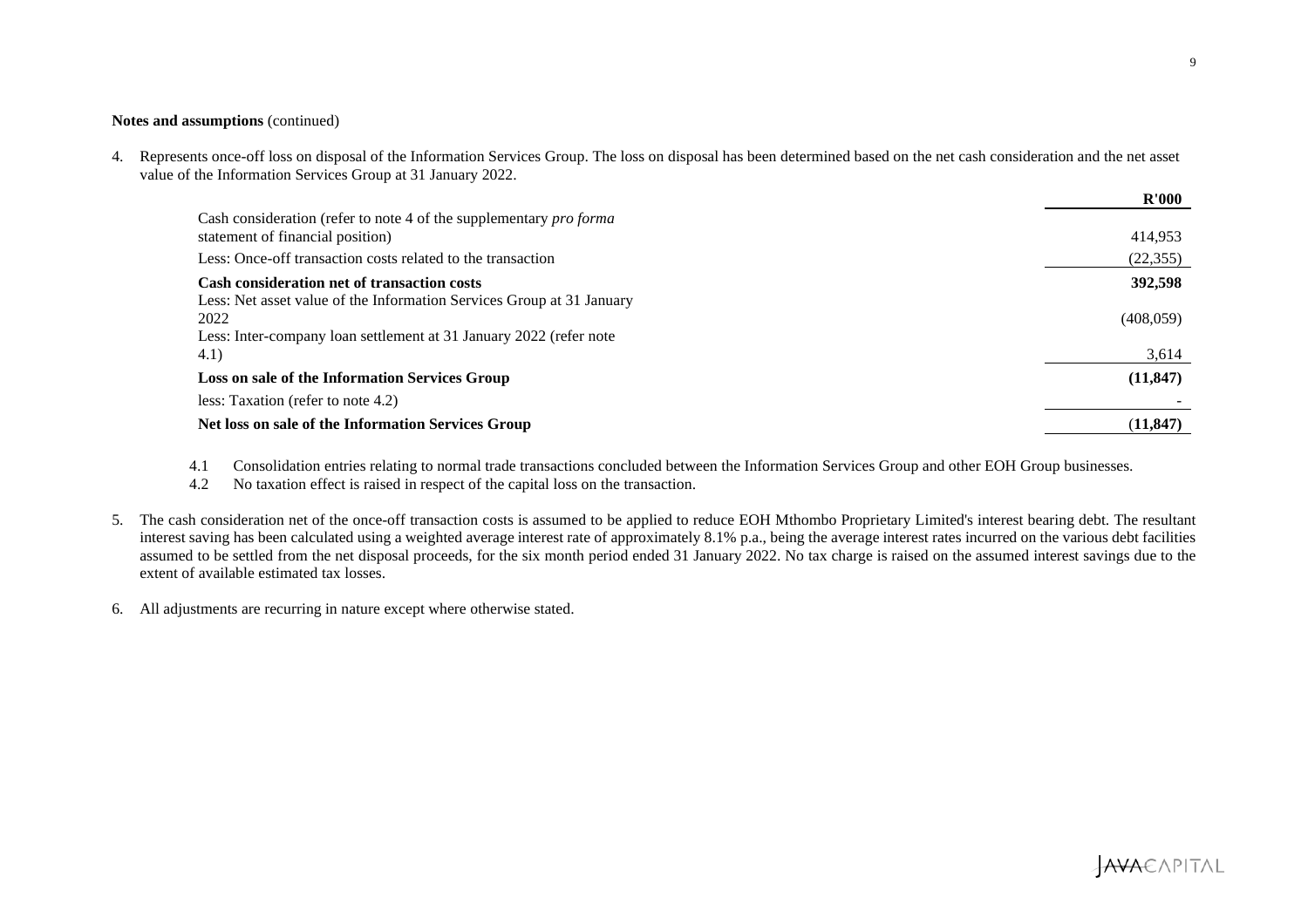## **SUPPLEMENTARY CONSOLIDATED** *PRO FORMA* **STATEMENT OF FINANCIAL POSITION AS AT 31 JANUARY 2022**

The supplementary *pro forma* consolidated statement of financial position as at 31 January 2022 has been prepared to show the impact of the transaction assuming it was effective 31 January 2022.

| R'000                                              | <b>Before</b><br>disposal of<br><b>Information</b><br><b>Services</b><br>Group | Derecognition<br>of<br><b>Information</b><br><b>Services</b><br>Group | <b>Reversal of</b><br>inter-<br>company<br>and<br>consolidation<br>transactions | <b>Application</b><br>of proceeds | Supplementary pro<br>forma after disposal<br>of Information<br><b>Services Group</b> |
|----------------------------------------------------|--------------------------------------------------------------------------------|-----------------------------------------------------------------------|---------------------------------------------------------------------------------|-----------------------------------|--------------------------------------------------------------------------------------|
| <b>Notes</b>                                       | 1                                                                              | $\overline{2}$                                                        | $\mathbf{3}$                                                                    | $\overline{\mathbf{4}}$           | 5 <sup>5</sup>                                                                       |
| <b>Assets</b>                                      |                                                                                |                                                                       |                                                                                 |                                   |                                                                                      |
| <b>Non-current assets</b>                          |                                                                                |                                                                       |                                                                                 |                                   |                                                                                      |
| Property, plant, equipment and right-of-use assets | 230,651                                                                        |                                                                       |                                                                                 |                                   | 230,651                                                                              |
| Intangible assets                                  | 52,225                                                                         |                                                                       |                                                                                 |                                   | 52,225                                                                               |
| Goodwill                                           | 692,593                                                                        |                                                                       |                                                                                 |                                   | 692,593                                                                              |
| Equity-accounted investments                       |                                                                                |                                                                       |                                                                                 |                                   |                                                                                      |
| Deferred taxation                                  | 115,612                                                                        |                                                                       |                                                                                 |                                   | 115,612                                                                              |
| Finance lease receivables                          | 9,454                                                                          |                                                                       |                                                                                 |                                   | 9,454                                                                                |
|                                                    | 1,100,535                                                                      | ۰                                                                     | $\blacksquare$                                                                  | $\blacksquare$                    | 1,100,535                                                                            |
| <b>Current assets</b>                              |                                                                                |                                                                       |                                                                                 |                                   |                                                                                      |
| Inventory                                          | 125,085                                                                        |                                                                       |                                                                                 |                                   | 125,085                                                                              |
| Other financial assets                             | 89,243                                                                         |                                                                       |                                                                                 |                                   | 89,243                                                                               |
| Current taxation receivable                        | 26,624                                                                         |                                                                       |                                                                                 |                                   | 26,624                                                                               |
| Finance lease receivables                          | 87,482                                                                         |                                                                       |                                                                                 |                                   | 87,482                                                                               |
| Trade and other receivables                        | 1,798,023                                                                      |                                                                       | 5,673                                                                           |                                   | 1,803,696                                                                            |
| Cash and cash equivalents                          | 423,975                                                                        |                                                                       |                                                                                 |                                   | 423,975                                                                              |
|                                                    | 2,550,432                                                                      |                                                                       | 5,673                                                                           |                                   | 2,556,105                                                                            |
| <b>Assets held for sale</b>                        | 1,276,386                                                                      | (457, 204)                                                            |                                                                                 |                                   | 819,182                                                                              |
| <b>Total assets</b>                                | 4,927,353                                                                      | (457, 204)                                                            | 5,673                                                                           |                                   | 4,475,822                                                                            |

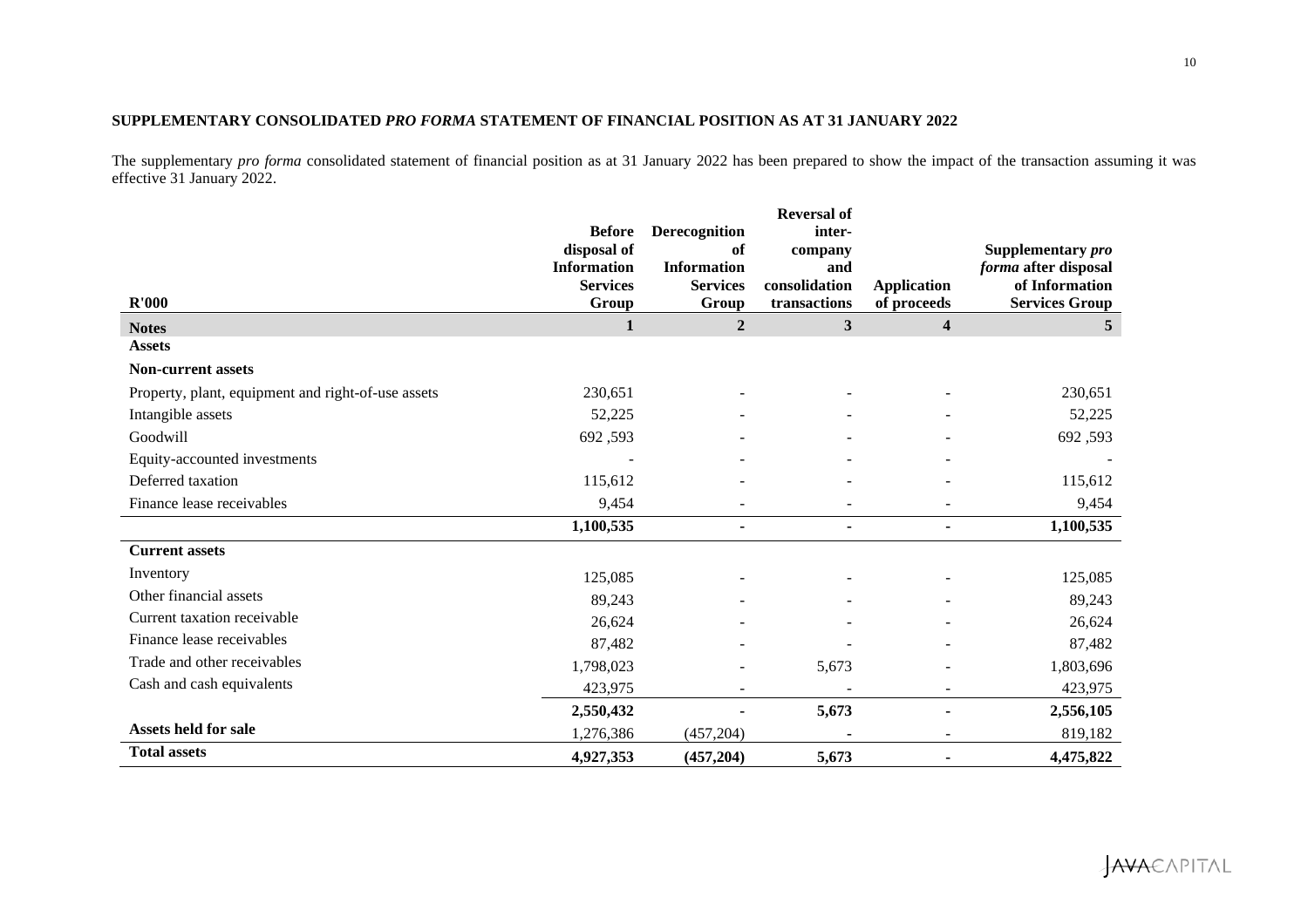| R'000                                                         | <b>Before</b><br>disposal of<br><b>Information</b><br><b>Services</b><br>Group | Derecognition<br>of<br><b>Information</b><br><b>Services</b><br>Group | <b>Reversal of</b><br>inter-<br>company<br>and<br>consolidation<br>transactions | <b>Application</b><br>of proceeds | Supplementary pro<br>forma after disposal<br>of Information<br><b>Services Group</b> |
|---------------------------------------------------------------|--------------------------------------------------------------------------------|-----------------------------------------------------------------------|---------------------------------------------------------------------------------|-----------------------------------|--------------------------------------------------------------------------------------|
| <b>Notes</b>                                                  | $\mathbf{1}$                                                                   | $\boldsymbol{2}$                                                      | $\mathbf{3}$                                                                    | $\overline{\mathbf{4}}$           | $\overline{5}$                                                                       |
|                                                               |                                                                                |                                                                       |                                                                                 |                                   |                                                                                      |
| <b>EQUITY AND LIABILITIES</b>                                 |                                                                                |                                                                       |                                                                                 |                                   |                                                                                      |
| <b>Equity</b>                                                 |                                                                                |                                                                       |                                                                                 |                                   |                                                                                      |
| Stated capital                                                | 4,217,285                                                                      |                                                                       |                                                                                 |                                   | 4,217,285                                                                            |
| Shares to be issued to vendors                                | 393                                                                            |                                                                       |                                                                                 |                                   | 393                                                                                  |
| Other reserves                                                | 621,710                                                                        |                                                                       |                                                                                 |                                   | 621,710                                                                              |
| Retained earnings                                             | (4,637,398)                                                                    | (408, 059)                                                            | 3,614                                                                           | 392,598                           | (4,649,245)                                                                          |
| Equity attributable to the owners of EOH Holdings Limited     | 201,990                                                                        | (408, 059)                                                            | 3,614                                                                           | 392,598                           | 190,143                                                                              |
| Non-controlling interest                                      | 21,304                                                                         |                                                                       |                                                                                 |                                   | 21,304                                                                               |
|                                                               | 223,294                                                                        | (408, 059)                                                            | 3,614                                                                           | 392,598                           | 211,447                                                                              |
|                                                               |                                                                                |                                                                       |                                                                                 |                                   |                                                                                      |
| <b>Liabilities</b>                                            |                                                                                |                                                                       |                                                                                 |                                   |                                                                                      |
| <b>Non-current liabilities</b>                                |                                                                                |                                                                       |                                                                                 |                                   |                                                                                      |
| Lease liabilities                                             | 51,220                                                                         |                                                                       |                                                                                 |                                   | 51,220                                                                               |
| Deferred taxation                                             | 69,065                                                                         |                                                                       |                                                                                 |                                   | 69,065                                                                               |
|                                                               | 120,285                                                                        | $\blacksquare$                                                        | $\blacksquare$                                                                  | $\blacksquare$                    | 120,285                                                                              |
|                                                               |                                                                                |                                                                       |                                                                                 |                                   |                                                                                      |
| <b>Current liabilities</b>                                    |                                                                                |                                                                       |                                                                                 |                                   |                                                                                      |
| Other financial liabilities                                   | 2,180,522                                                                      |                                                                       |                                                                                 | (392, 598)                        | 1,787,924                                                                            |
| Current taxation payable                                      | 19,836                                                                         |                                                                       |                                                                                 |                                   | 19,836                                                                               |
| Lease liabilities                                             | 67,962                                                                         |                                                                       |                                                                                 |                                   | 67,962                                                                               |
| Trade and other payables                                      | 1,629,360                                                                      |                                                                       | 2,059                                                                           |                                   | 1,631,419                                                                            |
| Provisions                                                    | 288,088                                                                        | $\overline{\phantom{a}}$                                              | $\sim$                                                                          | $\overline{\phantom{a}}$          | 288,088                                                                              |
|                                                               | 4,185,768                                                                      |                                                                       | 2,059                                                                           | (392, 598)                        | 3,795,229                                                                            |
| Liabilities directly associated with the assets held for sale | 398,006                                                                        | (49, 145)                                                             |                                                                                 |                                   | 348,861                                                                              |

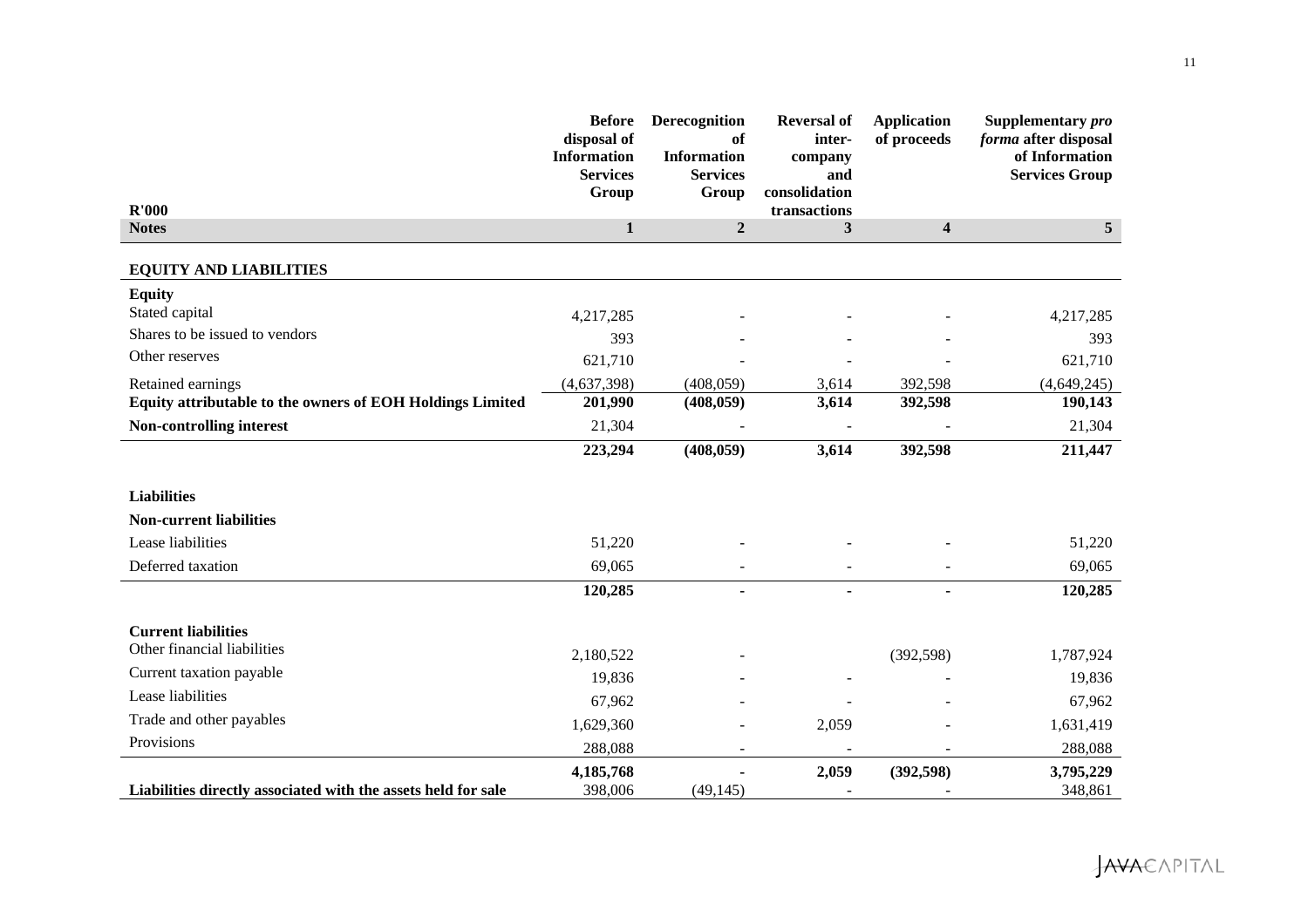|                                     | <b>Before</b><br>disposal of<br><b>Information</b><br><b>Services</b><br>Group | <b>Derecognition</b><br>of<br><b>Information</b><br><b>Services</b><br>Group | <b>Reversal of</b><br>inter-<br>company<br>and<br>consolidation | <b>Application</b><br>of proceeds | Supplementary pro<br><i>forma</i> after disposal<br>of Information<br><b>Services Group</b> |
|-------------------------------------|--------------------------------------------------------------------------------|------------------------------------------------------------------------------|-----------------------------------------------------------------|-----------------------------------|---------------------------------------------------------------------------------------------|
| R'000<br><b>Notes</b>               |                                                                                |                                                                              | transactions                                                    | 4                                 |                                                                                             |
|                                     |                                                                                |                                                                              |                                                                 |                                   |                                                                                             |
| <b>Total liabilities</b>            | 4,704,059                                                                      | (49, 145)                                                                    | 2,059                                                           | (392, 598)                        | 4,264,375                                                                                   |
| <b>Total equity and liabilities</b> | 4,927,353                                                                      | (457, 204)                                                                   | 5,673                                                           |                                   | 4,475,822                                                                                   |
| Shares in issue (in thousands)      | 176,545                                                                        |                                                                              | $\overline{\phantom{a}}$                                        |                                   | 176,545                                                                                     |
| NAV per Share (cents)               | 114                                                                            | $\overline{\phantom{a}}$                                                     | $\overline{\phantom{a}}$                                        |                                   | 108                                                                                         |
| TNAV per Share (cents)              | (373)                                                                          |                                                                              |                                                                 |                                   | (380)                                                                                       |

## **Notes and assumptions**

- 1. The 'Before' column has been extracted without adjustment from the published unaudited interim condensed consolidated financial statements of EOH for the six months ended 31 January 2022 (available on the EOH website: https://www.eoh.co.za/investor-relations/financial-results/).
- 2. Represents the derecognition of 100% of the consolidated assets and liabilities of the Information Services Group after EOH Mthombo Proprietary Limited sells a 100% equity interest and losses control therein. The "Derecognition of Information Services Group" column has been extracted from the disclosure included in note 14 of the unaudited interim condensed consolidated financial statements of EOH for the six months ended 31 January 2022. As the Information Services Group is presented as a discontinued operation in the interim financial statements of EOH, the related total assets and total liabilities of the Information Services Group are presented as held for sale on a single line on the face of the statement of financial position.
- 3. Elimination of consolidation entries relating to normal trade transactions concluded between the Information Services Group and other EOH Group businesses.

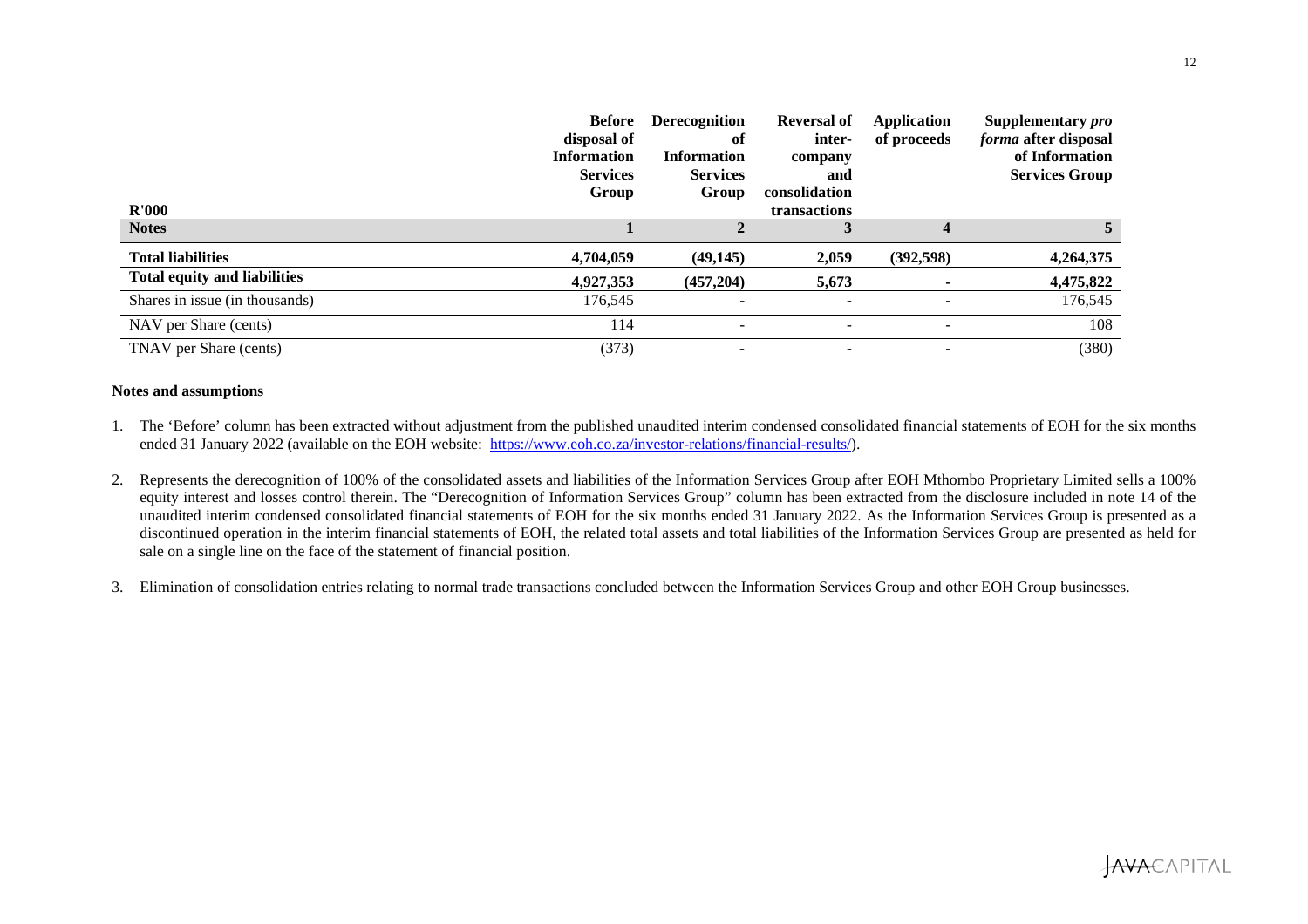## **Notes and assumptions** (continued)

4. The cash consideration net of once-off transaction costs will be used to reduce EOH Mthombo's interest bearing debt. The Net Adjustment Amount will be finalised based on the actual position on the Closing Date of the transaction. For the purpose of the supplementary *pro forma* financial statements, these adjustments have been calculated using the financial position as at 31 January 2022.

|                                                             | R'000    |
|-------------------------------------------------------------|----------|
| Base purchase price                                         | 417,000  |
| Net Adjustment Amount                                       | (8, 426) |
| Working capital adjustment amount                           | (1, 446) |
| (i) Cash adjustment                                         |          |
| (ii) Net working capital adjustment                         | (1,446)  |
| Less: Leakage (refer 4.1)                                   | (6,207)  |
| Add: Interest accrued adjustment (refer 4.2)                | 14,032   |
|                                                             | 414,953  |
| Less: once-off transaction costs related to the transaction | (22355)  |
|                                                             | 392,598  |

Closing date for the purpose of the *pro formas* was assumed to be 31 January 2022

4.1. Intergroup expenditure net of permitted leakage was assumed to be incurred post Locked Box date of 31 July 2021.

4.2. Interest at a rate of 7% was assumed to be earned on the net cash purchase price post Locked Box date of 31 July 2021.

5. All adjustments are recurring in nature except where otherwise stated.

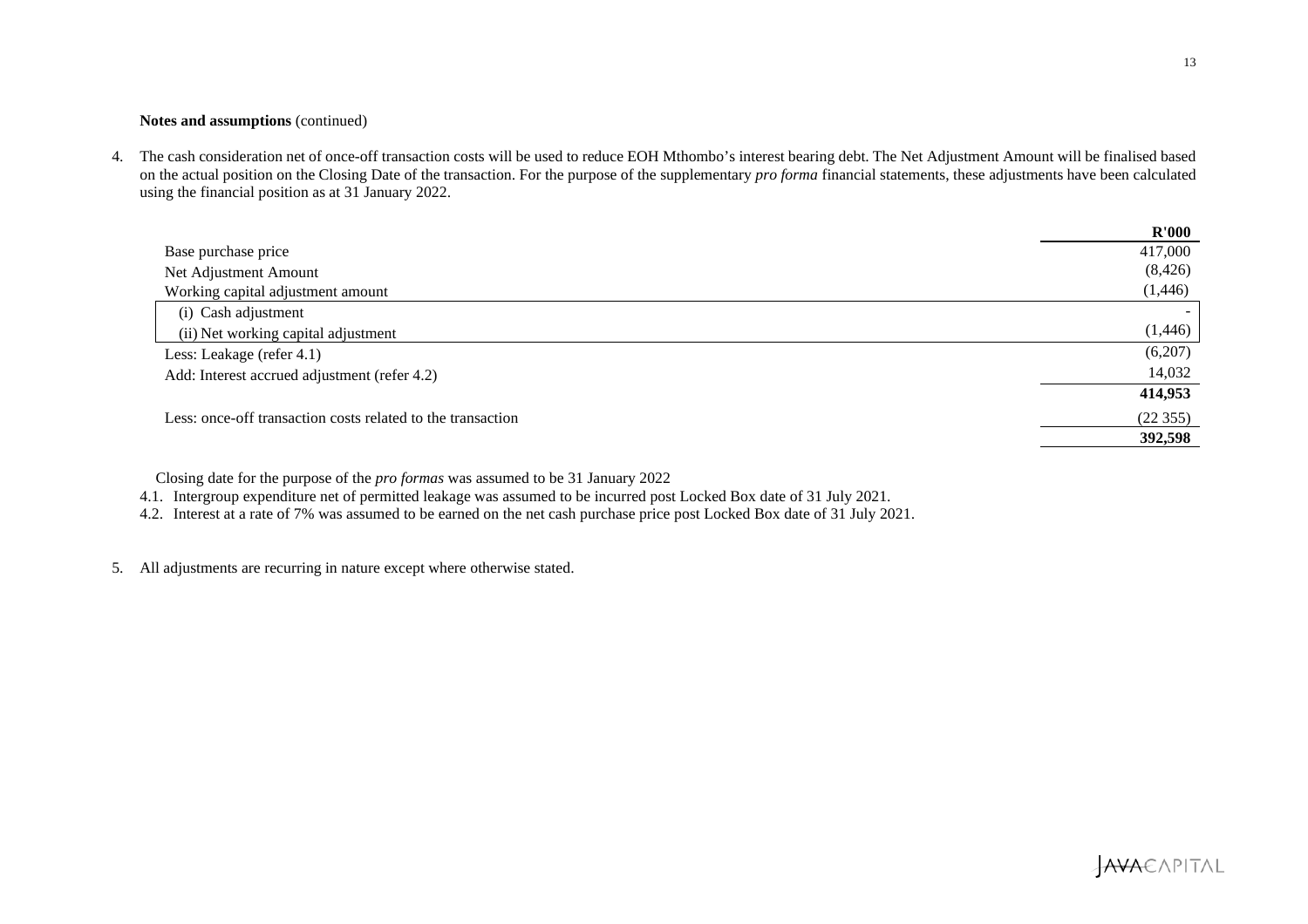

# **Report on the Assurance Engagement on the Compilation of Updated Pro Forma Financial Information included in the Update Announcement**

To the Directors of EOH Holdings Limited

We have completed our assurance engagement to report on the compilation of the Updated Pro Forma Financial Information of EOH Holdings Limited (the "Company" or "EOH") by the directors. The Updated Pro Forma Financial Information, as set out in the update announcement to shareholders (the "Update Announcement"), consists of the Updated Pro Forma statement of financial position as at 31 January 2022, the Updated Pro Forma statement of profit or loss and other comprehensive income for the six month period ended 31 January 2022 and related notes (the "Updated Pro Forma Financial Information"). The applicable criteria on the basis of which the directors have compiled the Updated Pro Forma Financial Information are specified in the JSE Limited (JSE) Listings Requirements and described in the Update Announcement.

The Updated Pro Forma Financial Information has been compiled by the directors to illustrate the impact of the proposed disposal of 100% of the issued ordinary shares in Managed Integrity Evaluation Proprietary Limited ("MIE"), Xpert Decision Systems Proprietary Limited ("XDS"), Hoonar Tekwurks Consulting (South Africa) Proprietary Limited ("HTCSA") and Zenaptix Proprietary Limited ("Zenaptix") (collectively the "Information Services Group"). As part of this process, information about the Company's financial position and financial performance has been extracted by the directors from the Company's interim financial statements for the six month period ended 31 January 2022, which is unaudited and unreviewed and was published on 13 April 2022.

# **Directors' responsibility for the Updated Pro Forma Financial Information**

The directors of the Company are responsible for compiling the Updated Pro Forma Financial Information on the basis of the applicable criteria specified in the JSE Listings Requirements and described in the Update Announcement.

## **Our independence and quality control**

We have complied with the independence and other ethical requirements of the *Code of Professional Conduct for Registered Auditors*, issued by the Independent Regulatory Board for Auditors' (IRBA Code), which is founded on fundamental principles of integrity, objectivity, professional competence and due care, confidentiality and professional behaviour. The IRBA Code is consistent with the corresponding sections of the International Ethics Standards Board for Accountants' *International Code of Ethics for Professional Accountants (including International Independence Standards)*.

The firm applies International Standard on Quality Control 1 and, accordingly, maintains a comprehensive system of quality control including documented policies and procedures regarding compliance with ethical requirements, professional standards and applicable legal and regulatory requirements.

## **Reporting accountant's responsibility**

Our responsibility is to express an opinion about whether the Updated Pro Forma Financial Information has been compiled, in all material respects, by the directors on the basis of the applicable criteria specified in the JSE Listings Requirements and described in the Update Announcement based on our procedures performed.

*PricewaterhouseCoopers Inc., 4 Lisbon Lane, Waterfall City, Jukskei View, 2090 Private Bag X36, Sunninghill, 2157, South Africa T: +27 (0) 11 797 4000, F: +27 (0) 11 209 5800, www.pwc.co.za*